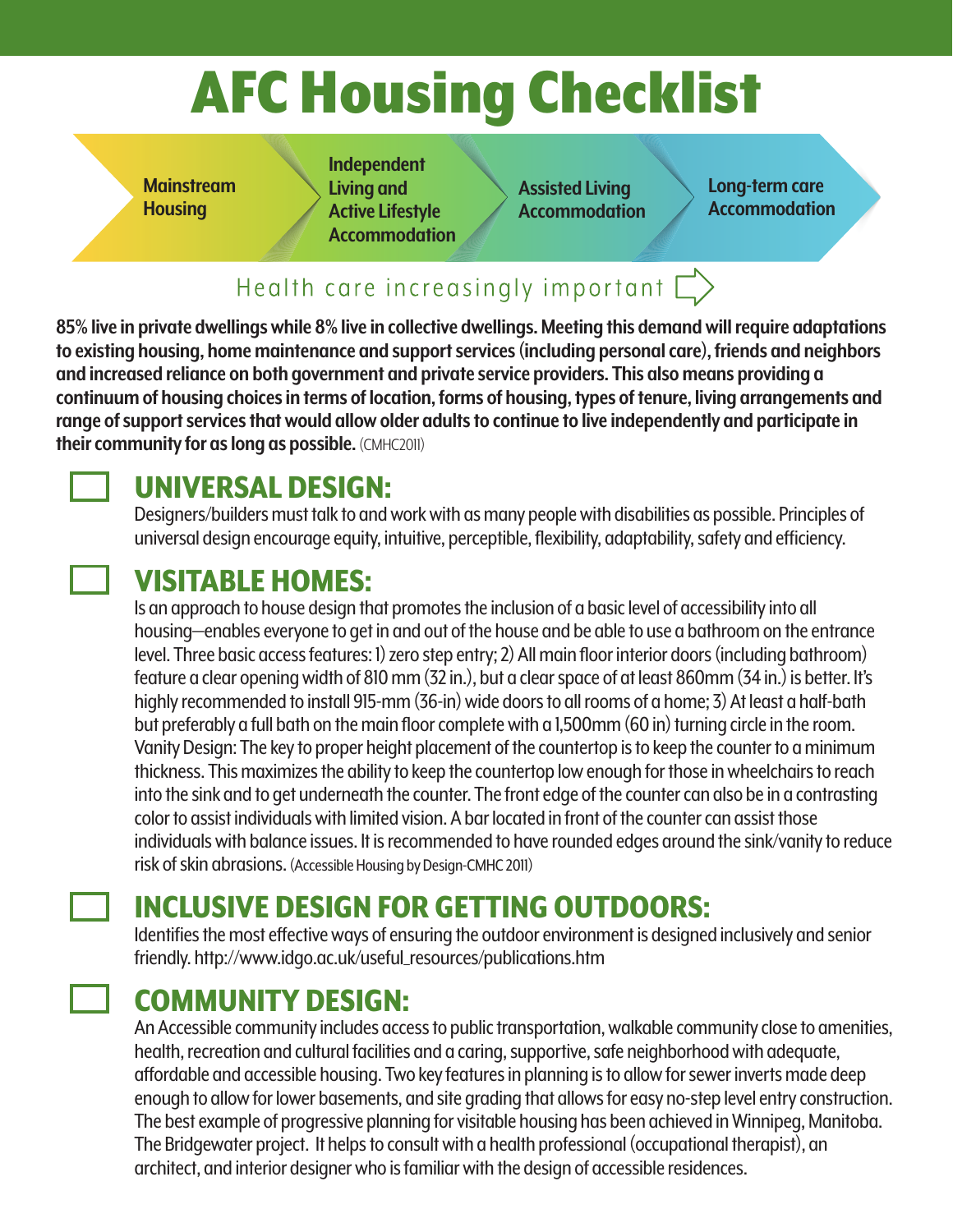## Accessible Housing

**Accessible housing refers to homes designed or modified to enable independent living for all residents, including seniors, persons with disabilities, or suffering from dementia.**

#### TOP 10 ADAPTATION FOR PEOPLE SUFFERING DEMENTIA

(Dementia Services Development Centre (DSDC)

- 1. Double the usual levels of lighting in the home to help with visual impairments
- 2. Pay attention to acoustics and reduce noise pollution to reduce possible agitation and confusion
- 3. Ensure there is good signage mounted low enough for people who may be bent over using a walker or wheelchair
- 4. Use contrast of tone rather than color to differentiate between walls, skirting boards, and floors. Ensure the tone of flooring/paving is consistent throughout the house as well as in the outside areas
- 5. Use contrast colour or tone to make switches and objects easily visible
- 6. Use objects or pictures rather than colours to differentiate between rooms and different parts of the building.
- 7. Ensure kitchens and bathrooms are easy to understand
- 8. Ensure people can see important rooms, such as the bathroom, as easily as possible, and that furniture and fittings clearly indicate the purpose of each room. Use unambiguous signage on the doors of rooms
- 9. Place large and clear illuminated analogue clocks in each room indicating whether it is a.m. or p.m.
- 10. Ensure doors, where possible, be visible on entering the dwelling to indicate clearly what is in each room. Cupboards should be glass-fronted or open to help people with dementia know what is in them.
- **• Lighting** for older adults, whether they have dementia or not, should be twice what is usually required • When designing a new home, ensure all **doors** are
- immediately visible and, doors to key rooms, such as the bathroom, are easy to identify. Sliding doors should be avoided. • Consider **re-hanging bathroom doors** so they open
- outward. Dutch doors or a locked screen door, may allow someone to see outside but remain safely inside. Doors should contrast with the adjacent wall unless they are not meant to be accessed.
- When using signs to help persons with dementia, it is important to ensure they are:
	-
	- Consistent in style<br>• Mounted with their lower edge no higher than<br>1.2 metres from the floor
	-
	- $\circ$  Contrasted with the door or wall  $\circ$  Incorporate capital letters by lower case letters and include a graphic or photograph
	- $\circ$  Feature good contrast between the words, graphic and background; generally light lettering on a dark background is easier for people with a sight impairment to read.
	- Include directional signage if a location is not obvious
- For older persons, unwanted and excessive noise can produce stress, anxiety, confusion, increased heart rate, blood pressure, fatigue, delayed wound healing, decreased weight gain, impaired immune function, and hearing loss.
	- Consider using acoustical ceiling and wall products, low pile carpeting or linoleum, and heavy curtains to help absorb noise • Avoid waxing and polishing floors. Shiny floors
- can cause glare, be confusing or disturbing, and dangerous/slippery. Floors should be one consistent tone that remains the same between rooms. Changes is tone could be misinterpreted as steps, increasing the risk of falling. Patterns should be avoided.<br>Several different cues, over and above building code
- requirements, may be needed to alert someone with dementia to stairs.<br>Installation of handrails in one of the most common
- home modifications, as it allows persons living with dementia to move around and helps the caregiver when assisting the person. Handrails should be
- graspable (e.g. diameter of 1.5 inches). Maximize lighting using both strip lighting above kitchen surfaces and spotlights for task lighting. Speck surfaces should be avoided.

**For more information, refer to: CMHC, Housing Options for People living with Dementia, Volume 1 and 2.**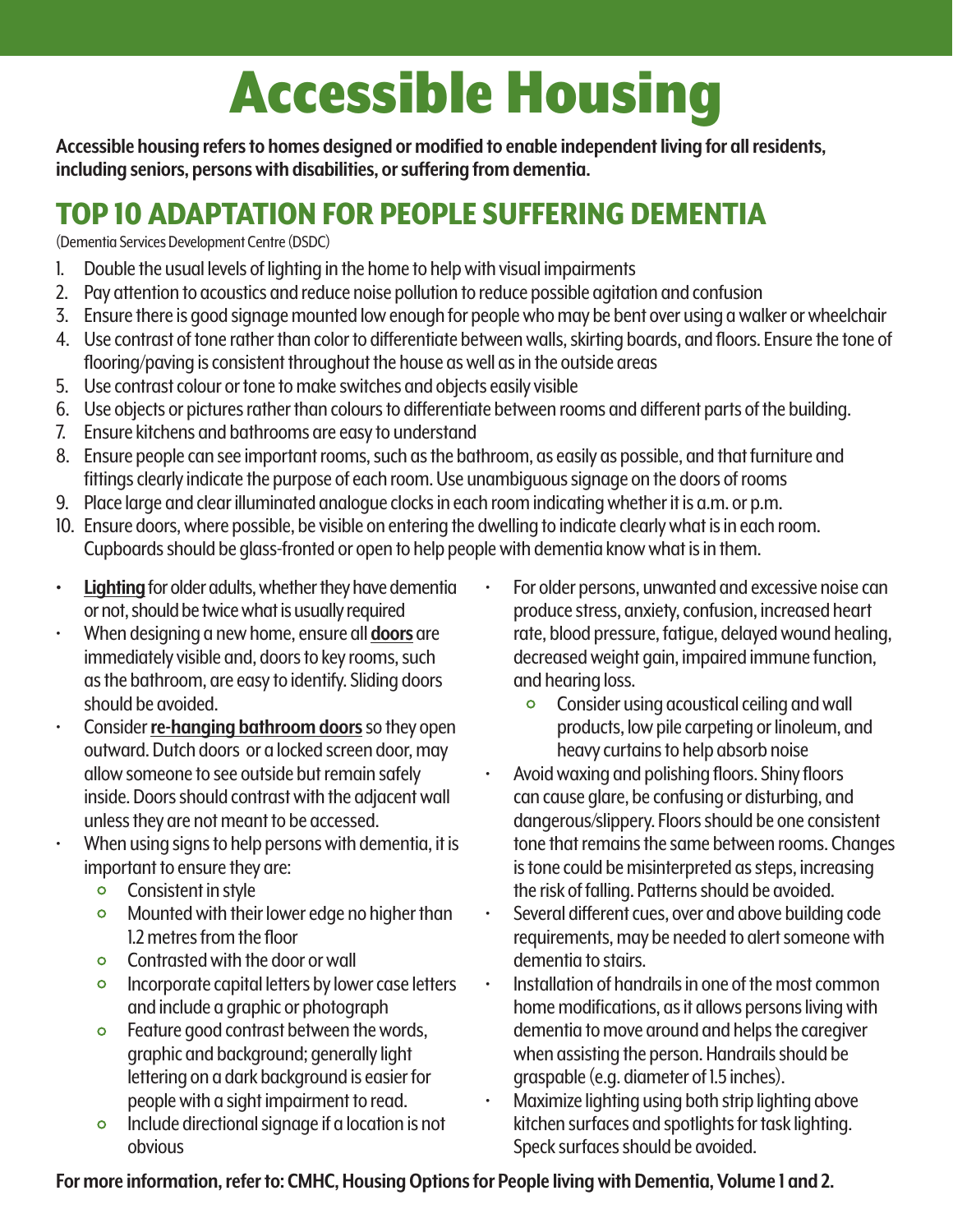### Complementary Services & Amenities

#### **Services and amenities that ideally should be located no more than half a kilometre from the proposed project site include:**

- Supermarkets or grocery stores
- Other shopping and consumer service destinations such as dry cleaners, drug stores, coffee shops or restaurants
- Banks and post office
- A public Transit stop
- Hairdressers and barbers
- Seniors' social clubs
- Recreation or community centers

#### **Services and facilities that ideally should be located no more than one and a half kilometres from proposed project site include:**

- Medical, dental and other health service providers
- Places of worship<br>• Libraries
- 
- Shopping centres
- Financial services such as accountants and tax advisors
- 
- Travel agencies Parks and green spaces
- Theatres and other cultural venues

#### PEOPLE OF ALL AGES

Germany, Switzerland, Sweden, Denmark and Netherlands have been building multi-generational projects. The view is that seniors thrive in an environment where they can mix freely with people of all ages. These projects are often created in partnership with private sector, government, faith groups and other non-profit groups. Example: In Switzerland, five apartment buildings with 75 units each. The mix of residents includes singles, couples, families and senior citizens. The environment promotes an independent living style with barrier-free development and safety features such as well-lit common areas and non-slip tiles. Services and amenities are located nearby. Walking trails link each building to a nursery school, cafeteria, garden, and recreation area.

#### PROXIMITY TO SERVICES/AMENITIES IS VITAL

For older Canadians, the ability to participate in community activities, engage with friends and family, and safely attend to daily shopping and other needs is vitally important to maintaining their independence and quality of life. Services and amenities, including public transit, should, therefore, be close by or easily accessible.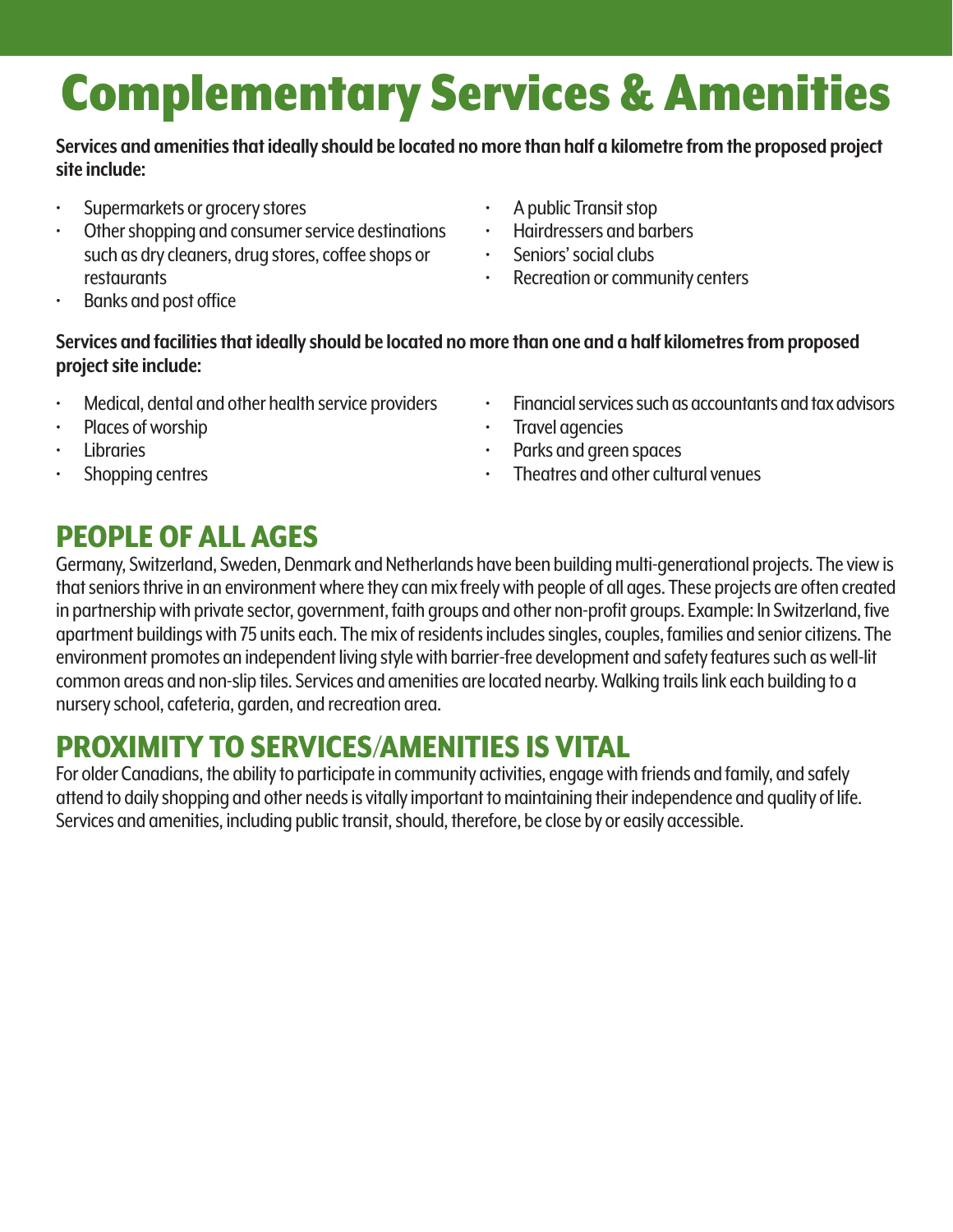# Housing Types

#### INDEPENDENT LIVING AND ACTIVE LIFESTYLE

This is targeted to seniors who require minimal or no assistance with their daily living needs. This type of development often takes the form of adult lifestyle communities that frequently combine housing with recreational amenities such as golf course, hiking trails, club houses or tennis courts. Independent Living can take any number of forms from detached homes to units within multi-storey apartment buildings forming part of a larger seniors' community. Although the most common options are freehold ownership or rental, many independent living projects are developed by sponsors as condominiums or common-element condominiums where homeowners own freehold land and the freehold buildings on the land but share one or more common elements such as a road, swimming pool, park.

Many independent living projects are developed as for-profit equity co-operatives. What sets cooperatives apart is that they are democratic communities where the residents make decision on how the co-operative operates. Owners of an equity co-op own shares of the corporation and a proprietary lease or right to occupy a particular unit within the project. Unlike a condo, owners of an equity co-op do not acquire a deed to a particular unit. The developer sees the project to completion, sells the shares to the co-op and does not retain any residual interest.

Non-share or non-profit co-ops also exist. Many non-profit co-ops are developed by charitable and affinity groups. They differ from equity co-op insofar as members do not acquire an ownership stake and cannot sell their shares. Occupancy in a non-profit co-op is similar to a conventional rental agreement, although residents, as members participate in the business and operation of the co-op., including electing the board of directors, approving budget and maintaining the development.

Life Lease projects is a legal agreement that permits the purchaser to occupy a dwelling unit for life or until the agreement is ended, in exchange for a lump sum payment (entrance fee) and a monthly payment to cover project management fees, maintenance costs and operating expenses. Some sponsors of independent living projects; especially when built near an existing retirement home or long-term care facility may offer the residents the opportunity to purchase a basic service package as an add-on to the rental or condominium fee. (CMHC Volume 2)

#### ASSISTED LIVING ACCOMMODATION

For seniors who need or want more personal and healthcare services. Supports such as social and physical activities and other recreational activity. Most are focused on meeting daily needs, such as meal preparation, housekeeping and laundry. Other forms of assisted living place more emphasis on personal and health care services, such as bathing, grooming, dressing and taking medication. The accommodation is designed for people who require only minimal to moderate care in order to live independently, although 24-hour supervision and emergency response are customarily included.

Accommodation usually consists of rental units within an apartment building, although in some cases it can take the form of a small group residence, commonly known as co-housing.

The most common form of assisted living accommodation is the retirement residence or retirement home. Retirement residences play the most significant role in the seniors' housing industry across Canada. Most retirement residences are privately owned and operated, but some are owned and operated by municipal governments or non-profit organizations such as faith groups, seniors' organizations, service clubs and cultural groups.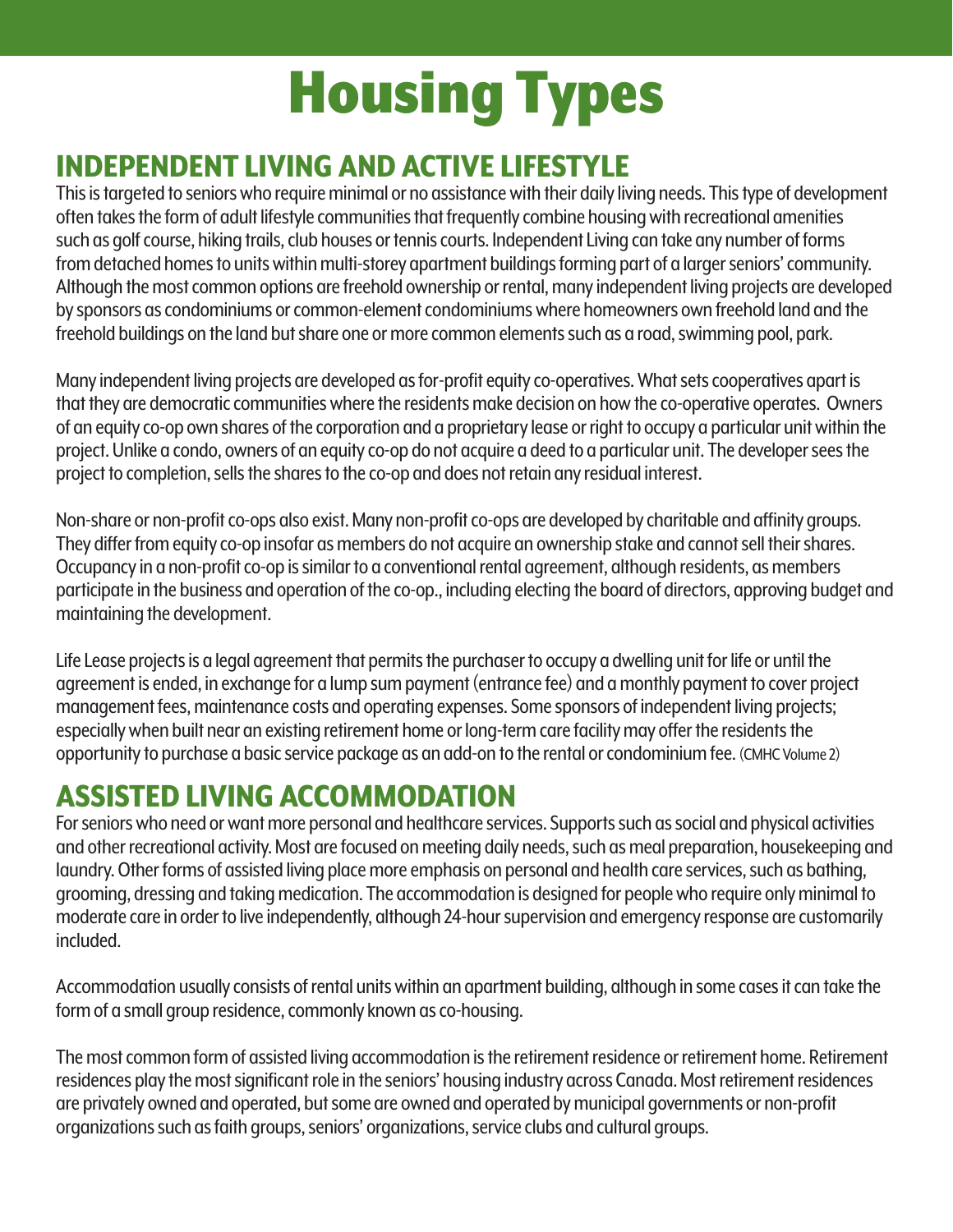#### CO-HOUSING

Co-housing represents a small niche market opportunity with unique characteristics. In this model, individuals come together to work with a developer. The future residents of a project contribute to the design and help shape the development. By providing equity down payments early in the development process, co-housing participants help a developer minimize risk. An added benefit is that the project is less likely to attract objectors because the future residents have a stake in the project.

#### SUPPORTIVE HOUSING

Another type of housing that can be developed for seniors is supportive housing. Supportive housing helps seniors and others who need additional services, such as individuals with disabilities, in their daily living by combining a physical environment that is specifically designed to be safe, secure, enabling and home-like with support services such as personal care, meals, housekeeping, and social and recreational activities.

This arrangement allows residents to maximize their independence, privacy, dignity and decision-making abilities. Supportive housing may be developed by the for-profit, not-for-profit or public sector—or through partnerships between these sectors. It can be made available in a range of tenure types, such as rental, leasehold, condominium and life lease. It is also possible to combine different tenure types in individual projects.

#### LONG-TERM CARE HOMES

Long-term care homes are designed for people who can no longer live independently and require 24-hour nursing care and supervision, sometimes within a secure setting when necessary to safeguard residents with Alzheimer's or other types of dementia. Long-term care homes offer more personal care and support than that offered by retirement residences and other forms of supportive housing.

Long-term care homes are subject to government regulation and typically require a licence to operate. In return, sponsors receive some form of fixed government funding, calculated on a per diem basis, to provide accommodation and health care services. In most cases, residents may be expected to pay a government-regulated co-payment for their accommodation, which covers basic services such as meals, housekeeping, laundry, property maintenance and administration. The exception is for residents with very low incomes who cannot afford the cost of basic accommodation. In these instances, the co-payments are generally paid by the province or health authority for the area in which the long-term care facility is located.

### "OTHER" TYPES OF HOUSING FOR SENIORS<br>The intergenerational co-housing community for residents of all ages

- 
- 
- Senior co-housing condominium homes<br>Seniors living with and assisting in rehab to disabled children and adults